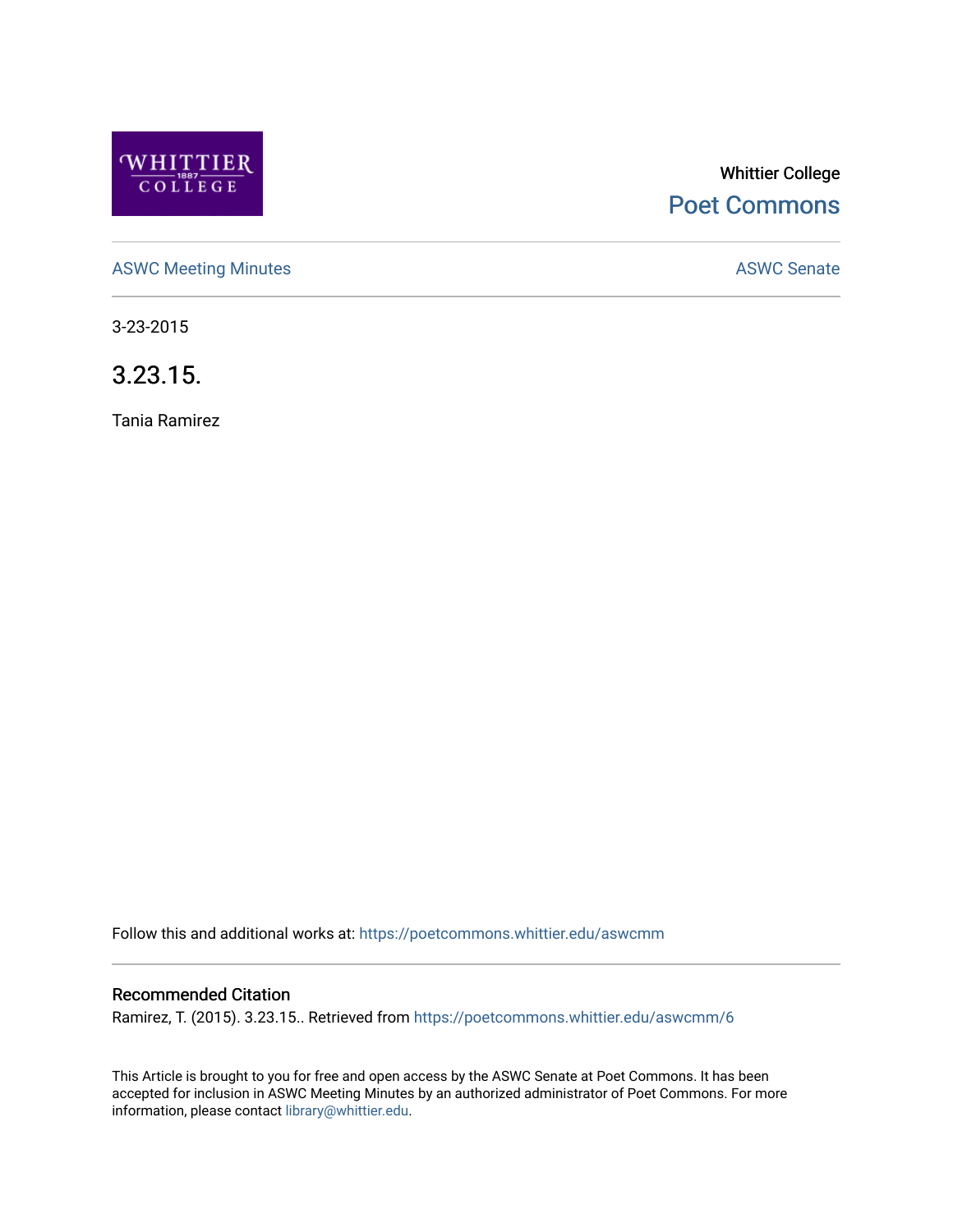

## **Meeting Minutes for March 23, 2015**

# **I.** Meeting is called to order at 7:05 pm

- a. Moment of Silence observed for our Quaker Traditions.
- b. Inspirational Quote
	- a. "You don't always need a plan. Sometimes you just need to breathe, trust, let go and see what happens."-Mandy Hale.
	- b. Read by Senator Boynton.

## **II. Mission Statement**

- a. The ASWC Senate, as the governing body of the Associated Students of Whittier College, is dedicated to the betterment of the college as an institution and as a member of the broader community. The Senate shall assist on-campus clubs and organizations in creating, promoting and implementing dynamic programs and events that involve students and add value to their educational experience. This body will act as an open forum for students to voice their opinions and desires, always keeping the best interests of the ASWC in mind. In all of its actions, the Senate will serve the students first with integrity, dedication, responsibility and humility.
- b. Read by Senator Marquez.

# **III. Roll Call- Secretary Ramirez**

- **a.** Present: President Esquer, Vice President Duarte, Treasurer Carlson, Director Allman, Director Rashid, Senator Marquez, Senator Boynton, Senator Perez, Senator Kenny, Senator Romero, Senator Jones, Senator Sanchez, Senator Smith, Senator Meuwissen, Senator Murillo, Senator Doung, Senator Lendavai, Senator Santacruz, Senator Reyes, Senator Atoya, Senator Kimball, Senator Vargas, and Senator Butler Senator Malgina.
- **b. Absent excused:** Senator Romero.
- **c. Unexcused:**

# **IV. Minutes Amendment/Approval**

- a. Motion to Approve Minutes from March  $9^{th}$  Senator Boynton.
	- a. All Minutes will be posted on Org-Sync, under "ASWC Files"

## **Personnel Issue**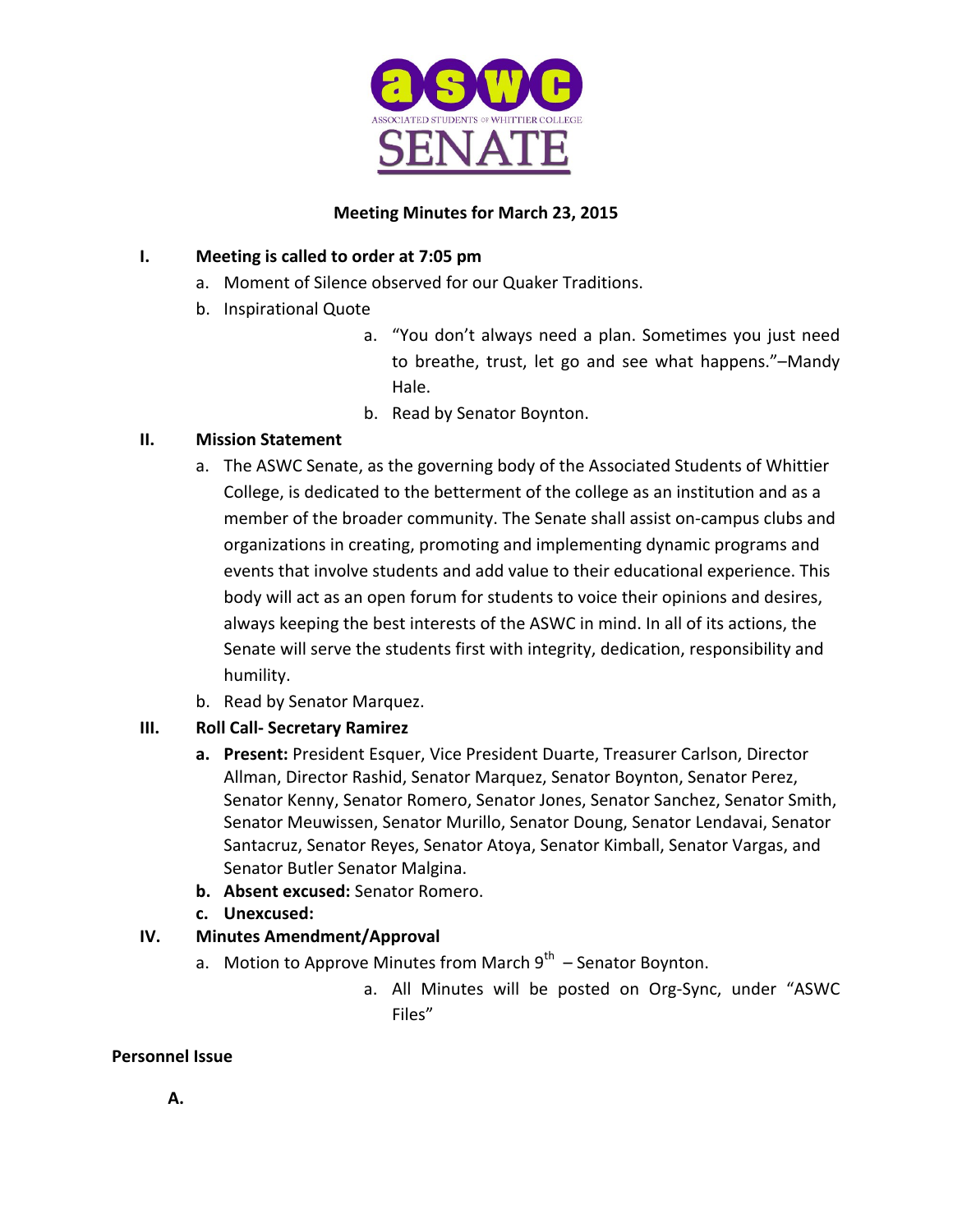## **V.** President's Message- President Esquer

- a. We are now accepting nominations for faculty and
- b. Nominations can be made through Org Sync.
- c. Friday we will be going to the Whittier Law School to talk about a bill

#### **VI. Treasurer's Report- Treasurer Carlson**

| <b>ASWC ACCOUNTS</b>                            |  |
|-------------------------------------------------|--|
|                                                 |  |
| \$11,614.56<br><b>Executive Budget Balance:</b> |  |
| est.                                            |  |
| \$33,259.10<br>Reserve Account Balance:<br>est. |  |
|                                                 |  |
| Total Funds Allocated:<br>\$56,454.58           |  |
|                                                 |  |
| <b>TOTAL ASWC FUNDS:</b>                        |  |
| \$12,397.00<br>• General Fund:                  |  |
| est.                                            |  |
| <b>Total Requests Pending:</b>                  |  |
| • First Readings Pending:<br>\$9,360.03         |  |
| \$300.00<br>• Second Readings Pending:          |  |
|                                                 |  |
| <b>RELATED ACCOUNTS</b>                         |  |
|                                                 |  |
| \$27,389.66<br>Program Board Account:<br>est.   |  |
| Media Council Account:                          |  |
|                                                 |  |

#### **VII. Constituent Reports**

- **a. Senator Marquez** 
	- a. Looking to fund a Ted talk.
- **b. Senator Boynton (Freshman Class Council President)**
	- a. From 6-9 we will be having a bon fire themed party at Stojo for all freshmen this Sunday.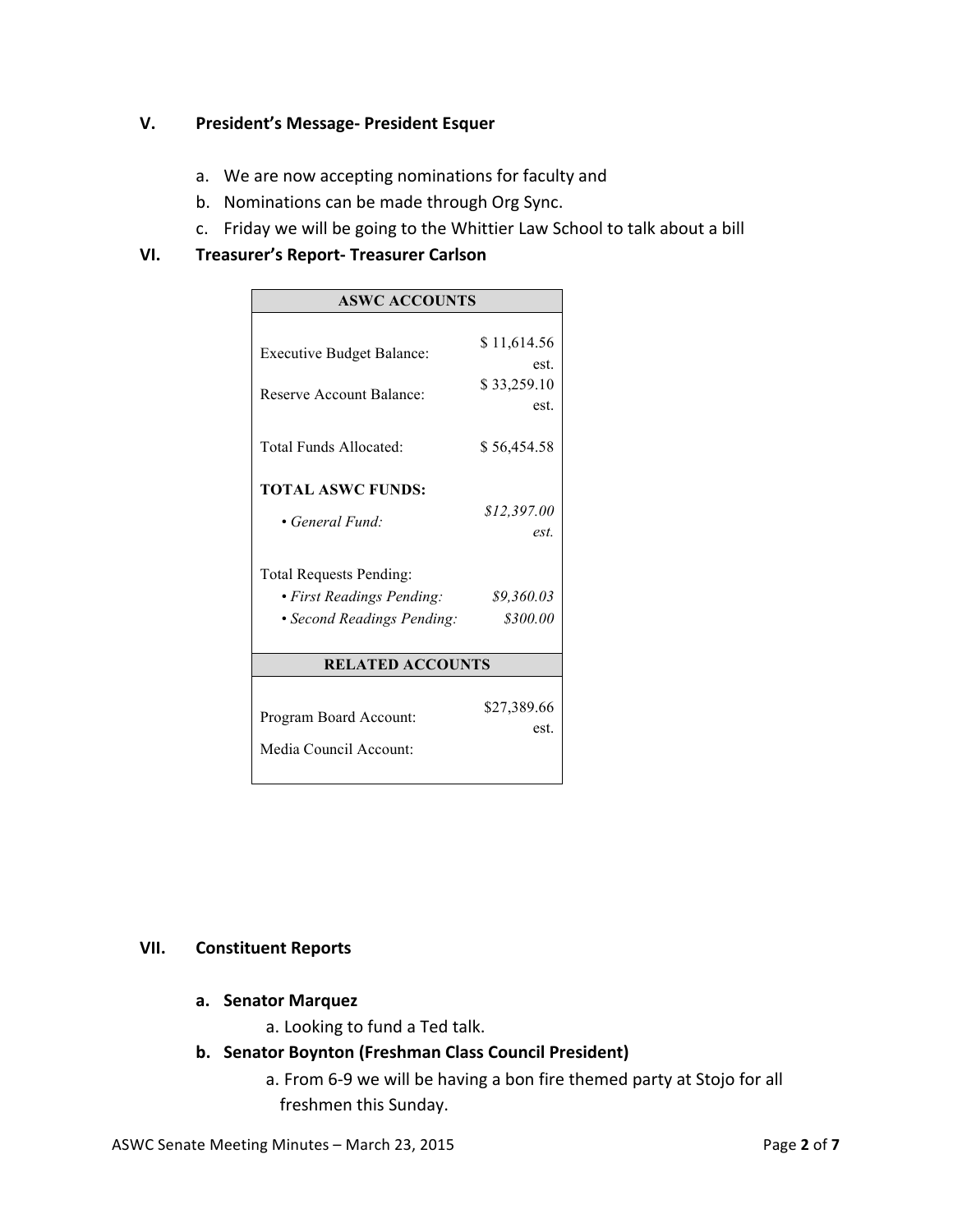#### **c. Senator Kenny (Off- Campus Rep)**

a. Parking changes have been made again, the science building is now closed. 

#### **d. Senator Romero (Off-Campus Rep)**

A. Complaints about parking continue. Also there are complaints about residents parking during breakfast hours in the CI parking lot.

#### **e. Senator Perez (Off-Campus Rep)**

a. Nothing new to report.

#### **f. Senator Meuwissen (Student Body Rep)**

A. Working on creating more work out programs.

#### **g. Senator Smith (Student Body Rep)**

a. Working on pamphlets for parking event.

#### **h. Senator Sanchez (Student Body Rep)**

a. Nothing new to report.

#### **i.** Senator Jones (Student Body Rep)

a. Nothing new to report.

#### **j.** Senator Murillo (Residence Hall rep)

a. Tuesday 8 to 9 first yoga class and Wednesday 5 to 6 first dance class this week. 

#### **k. Senator Duong (Residence Hall rep)**

a. Contacted Res. Life regarding laundry machines.

## **l.** Senator Lendavai (Residence Hall rep)

a. Nothing new to report.

#### **m. Senator Reyes (SAAC rep)**

a. Meeting tomorrow. Preparing for Special Olympics. Tomorrow we have a guest speaker mandatory for Division 3 athletes. Also division 3appreciation event will come up soon.

## n. **Senator Atoya (SAAC rep)**

A. Meeting tomorrow.

## o. **Senator Santacruz (DC)**

A. TOBEGLAD meeting this week.

## **p. Senator Kimball (Inter-Club Council)**

a. Sustainability club and the automotive club are new clubs on campus.

## **q. Senator Marquez (Social Justice Coalition)**

a. Nothing new to report.

- **r. Senator Malgina (Inter-Society council co chair)** a. Ionians have a fundraiser on Sunday.
- s. Senator Butler (Inter-Society council co chair)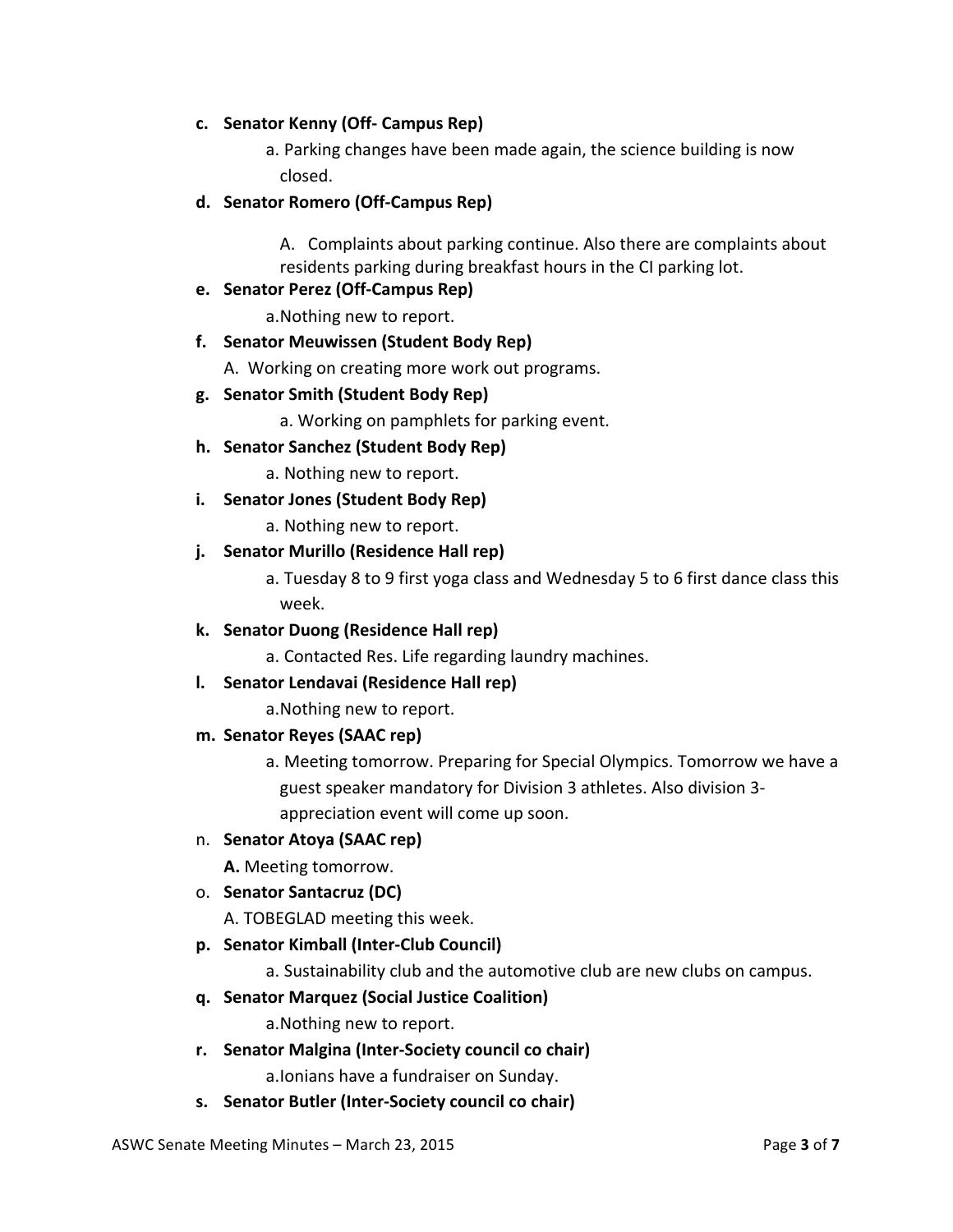- a. Nothing new to report.
- s. Senator Santacruz (DC)

#### **VIII. Committee Reports**

- a. Administrative- Vice President Duarte
	- a. Meetings are Wednesday at 2:30.
	- b. Drafting new things for the funding code.
	- c. We have proposed bills for tonight we will be reviewing.
- b. Budget-Treasurer Carlson
	- a. My committee met today and went over the 3 we have.
	- b. If you have questions
- c. Campus Relations- Dir. Rashid
	- a. Organizing for ASWC Address March 31 at 5:30 in the Campus Center. We will have a  $Q & A$  with you executive members.
	- b. We are now live tweeting senate minutes for those who can't make to the meetings.
- d. Elections- Secretary Ramirez
	- a.
- e. Program Board Program Board Director Allman
	- a. Lummies is ths Saturday. Tickets will be sold till Wednesday so make sure to get them soon.
- f. Advocacy- President Esquer
	- a. Meeting with the President tomorrow President at 4 pm.
- g. Culinary-Senator Jones
	- a. This week Assistant Manger Lucy will meet with us.
	- b. Changed meeting times to Wednesday at 5 pm.
- h. Environmental- Senator Vargas
	- a. Working on budget to improve Wardman garden. Meeting Mondays at 2:30 in the senate office.
	- b. Also met with students who work in the garden to work together on their needs for the garden.
- i. Student Feedback- Senator Kenny
	- a. We met this week. Members were tabling throughout the week handing out pamphlets for students to know more parking on campus. The pamphlets were passed out to students.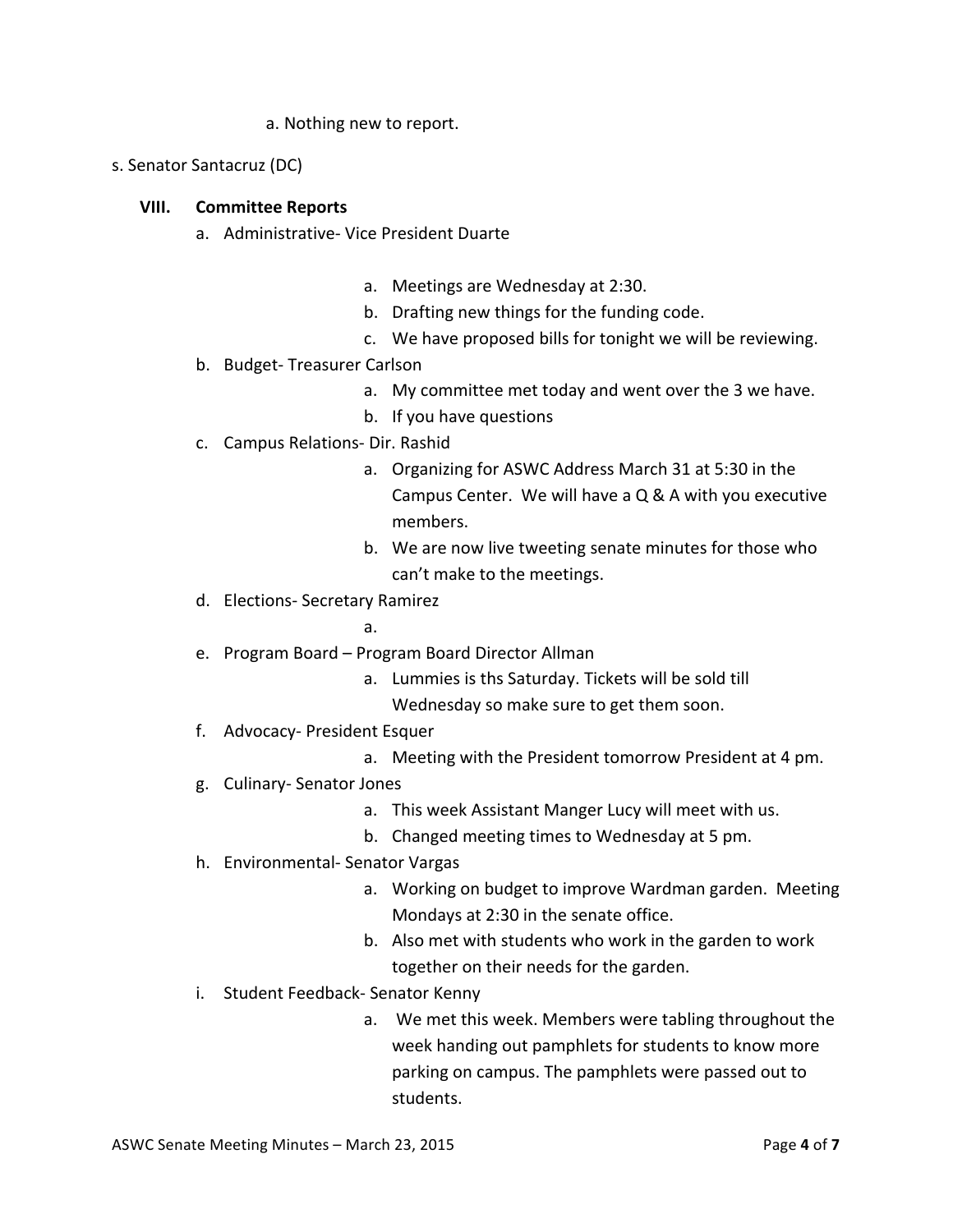- b. In regards to comment boxes we have made new papers.
- j. Commuter Senator Perez a. Meeting Wednesday at 1 pm in the Spot. All commuters are welcome.
- IX. **Public Voice** This is the portion of the meeting for anyone who is not on the table to address any questions, comments, or concerns.

Elizabeth Assistant Dean Of Students- I'm looking for a group of students that would meet with me to discuss how we can address Yik-Yak. If interested please email eshrock@whittier.edu. 

Student- This Wednesday  $\omega$  7 pm Professor from UCLA will be coming on behalf on the Political Science.

Student- Last week Shauna mentioned senators could abstain from voting, yet I was confused when a senator who did not want to vote had to vote.

President Esquer- One can abstain if that person is apart of that student organization. 

Director Allman- Also one can abstain if they feel they feel they are not educated enough to vote on the matter.

Senator Kenny- If this being brought up as an issue its something we can address for the future.

Student-I emailed the President about meeting with her, if you could please communicate with her since you are meeting with her.

President Esquer- I will make sure to do that. Thank you for letting me know.

## **First Readings**

- A. Book Club by Physics Club
	- A. We are looking to get books for
	- B. We have about 15 people interested therefore we plan to get a book per person.
	- C. The books we have Senate logos.
	- D. Total requested \$500.
	- E. Request for fast track
	- F. Senator Smith motions to fast-track event.
- B. Poet Pride Food Night
	- A. Total requested \$300.
	- B. Funds are to hold event for Brandon Valeriano along side with the Political Science department. The speech is open to the student body. Event date is April  $9<sup>th</sup>$ .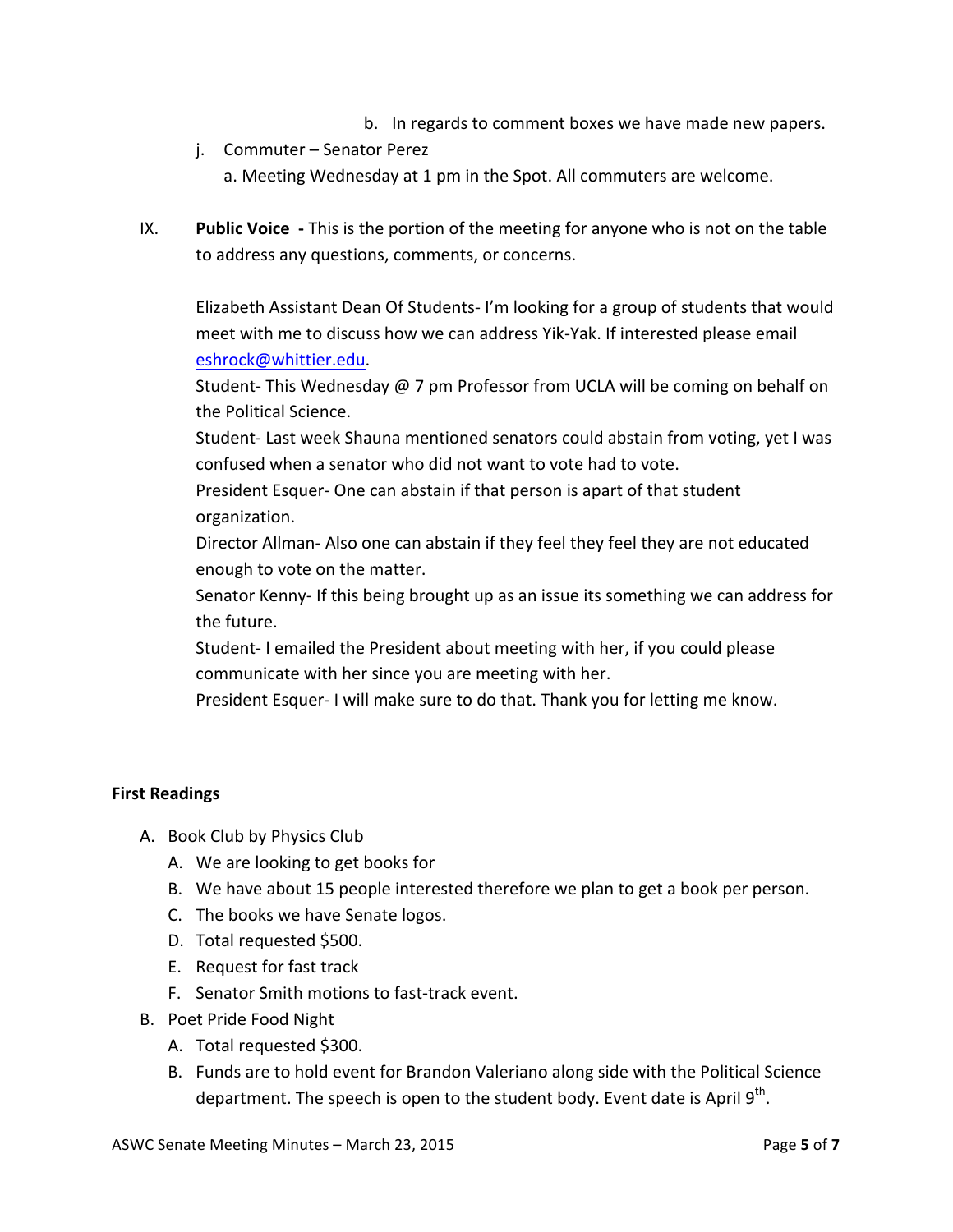- C. Senator Murillo motions to reorder the agenda.
- D. VP- is there a consensus  $-$  majority event
- C. P circus
	- A. All those to hear it 6, all those opposed 6, and one abstention. Tie Breaker President Esquer votes to hear the reading.
	- B. Senator Reyes motions to table event for next week.

#### **Daily Calendar Considerations**

- A. Valeriano Mixer
	- A. Political Science department want to invite a speaker
	- B. Senator Butler motions to table event.
- B. Book Club
	- A. Total requested \$500.
	- B. After books are used they will donated to the library.
	- C. Senator Kenny motions to fund event out of the reserve account.

#### C. **Miscellaneous Business**

- a. President Esquer- Due t
- b. VP- Tonight we have four bills presented by senators that will be named as bill and will be reviewed by the appropriate committee.
- c. The first bill is the ASWC Uptown Business Award.
- d. The second bill is Smaller Environmental Footprint ACT (SEFA)
- e. The third bill is the Solidified Event Evaluation Bill
- f. The fourth bill is the Student Academic Affairs and Involvement Bill.

#### **Announcements**

- a. President Esquer- next week will talk about the nominations made, therefore please nominate professors this week. Also next week we have the ASWC Senate Address. Also I encourage that anyone interested in running for student government run and attend the meeting this Thursday.
- b. Next week we will announce the senator of the month and also soon we will announce senator of the year.
- c. Director Rashid- Get people to follow the twitter account.
- d. Motions to adjourn meeting- Senator Atoya.
- g. Meeting adjourned at 8:34 pm by Vice President Duarte